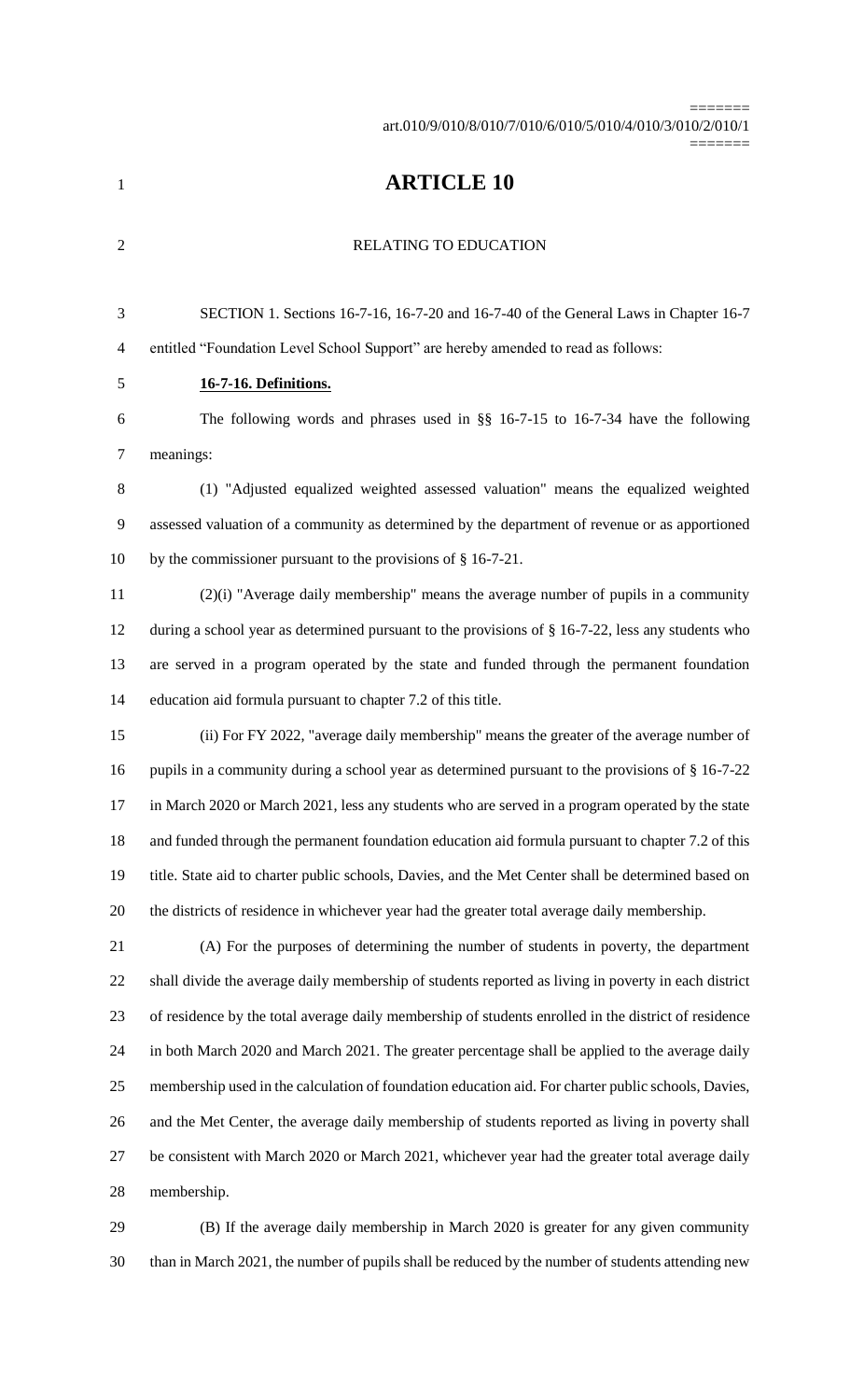1 or expanding charter schools in FY 2022.

| $\mathbf{2}$     | (iii) For FY 2023, "average daily membership" means the greater of the average number                  |
|------------------|--------------------------------------------------------------------------------------------------------|
| 3                | of pupils in a community during a school year as determined pursuant to the provisions of § 16-7-      |
| 4                | 22 in March 2020, March 2021 or March 2022, less any students who are served in a program              |
| 5                | operated by the state and funded through the permanent foundation education aid formula pursuant       |
| 6                | to chapter 7.2 of this title. State aid to charter public schools, Davies, and the Met Center shall be |
| $\boldsymbol{7}$ | determined based on the districts of residence in whichever year had the greater total average daily   |
| $8\,$            | membership.                                                                                            |
| 9                | (A) For the purposes of determining the number of students in poverty, the department                  |
| 10               | shall divide the average daily membership of students reported as living in poverty in each district   |
| 11               | of residence by the total average daily membership of students enrolled in the district of residence   |
| 12               | in March 2020, March 2021 and March 2022. The greater percentage shall be applied to the average       |
| 13               | daily membership used in the calculation of foundation education aid. For charter public schools,      |
| 14               | Davies, and the Met Center, the average daily membership of students reported as living in poverty     |
| 15               | shall be consistent with March 2020, March 2021 or March 2022, whichever year had the greater          |
| 16               | total average daily membership.                                                                        |
| 17               | (B) If the average daily membership in March 2020 is greater for any given community                   |
| 18               | than in March 2021 and March 2022, the number of pupils shall be reduced by the number of              |
| 19               | students attending new or expanding charter schools in FY 2022 and FY 2023.                            |
| 20               | (C) If the average daily membership in March 2021 is greater for any given community                   |
| 21               | than in March 2022, the number of pupils shall be reduced by the number of students attending new      |
| 22               | or expanding charter schools in FY 2023.                                                               |
| 23               | (3) "Basic education program" means the cost of education of resident pupils in grades                 |
| 24               | twelve (12) and below in average daily membership for the reference year as determined by the          |
| 25               | mandated minimum program level.                                                                        |
| 26               | (4) "Certified personnel" means all persons who are required to hold certificates issued by            |
| 27               | or under the authority of the council on elementary and secondary education.                           |
| 28               | (5) "Community" means any city, town, or regional school district established pursuant to              |
| 29               | law and/or the department of children, youth and families; provided, however, that the department      |
| 30               | of children, youth and families shall not have those administrative responsibilities and obligations   |
| 31               | as set forth in chapter 2 of this title; provided, however, that the member towns of the Chariho       |
| 32               | regional high school district, created by P.L. 1958, ch. 55 as amended, shall constitute separate and  |
| 33               | individual communities for the purpose of determining and distributing the foundation level school     |
| 34               | support including state aid for noncapital excess expenses for the special education of children with  |

## Art10 RELATING TO EDUCATION (Page -2-)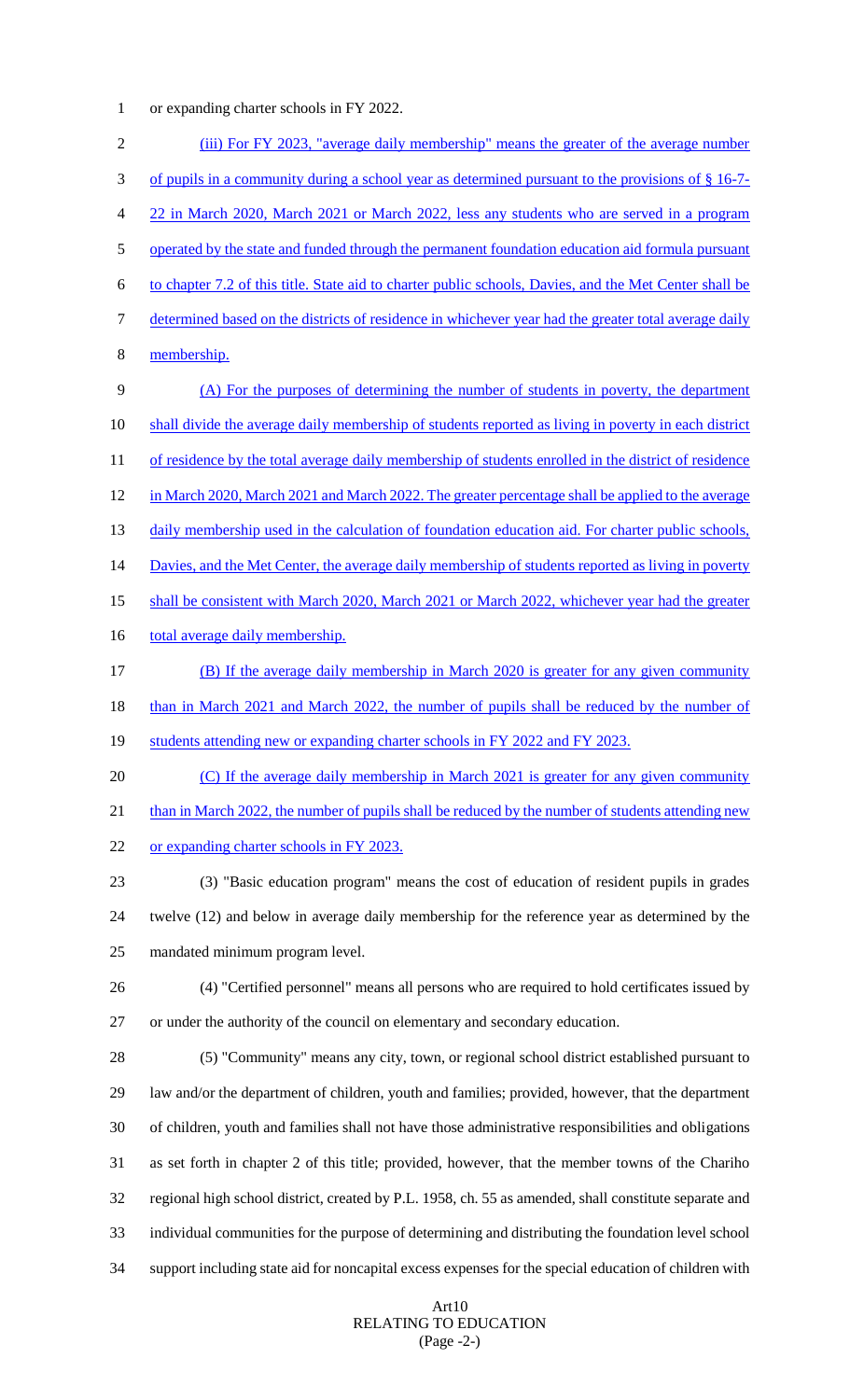disabilities provided for in § 16-24-6 for all grades financed in whole or in part by the towns irrespective of any regionalization and any school operated by the state department of elementary and secondary education.

 (6) "Department of children, youth and families" means that department created pursuant to chapter 72 of title 42. For purposes of this section, §§ 16-7-20, 16-24-2, and 42-72-5(b)(22), "children" means those children who are placed, assigned, or otherwise accommodated for residence by the department of children, youth and families in a state operated or supported community residence licensed by a state agency and the residence operates an educational program approved by the department of elementary and secondary education.

 (7) "Equalized weighted assessed valuation" means the equalized weighted assessed valuation for a community as determined by the division of property valuation pursuant to the provisions of § 16-7-21.

 (8) "Full time equivalency students" means the time spent in a particular activity divided by the amount of time in a normal school day.

 (9) "Incentive entitlement" means the sum payable to a local school district under the formula used.

 (10) "Mandated minimum program level" means the amount that shall be spent by a community for every pupil in average daily membership as determined pursuant to the provisions of § 16-7-18.

 (11) "Reference year" means the next year prior to the school year immediately preceding that in which the aid is to be paid. For the purposes of calculating the permanent foundation education formula aid as described in § 16-7.2-3, the reference date shall be one year prior to the year in which aid is paid.

 (12) "Regularly employed" and "service" as applied to certified personnel have the same meaning as defined in chapter 16 of this title.

## **16-7-20. Determination of state's share.**

(a) For each community the state's share shall be computed as follows: Let

- R=state share ratio for the community.
- v=adjusted equalized weighted assessed valuation for the community, as defined in § 16-
- 7-21(3).
- V=sum of the values of v for all communities.
- m=average daily membership of pupils in the community as defined in § 16-7-22(3).
- M=total average daily membership of pupils in the state.
- E=approved reimbursable expenditures for the community for the reference year minus the

## ArtRELATING TO EDUCATION (Page -3-)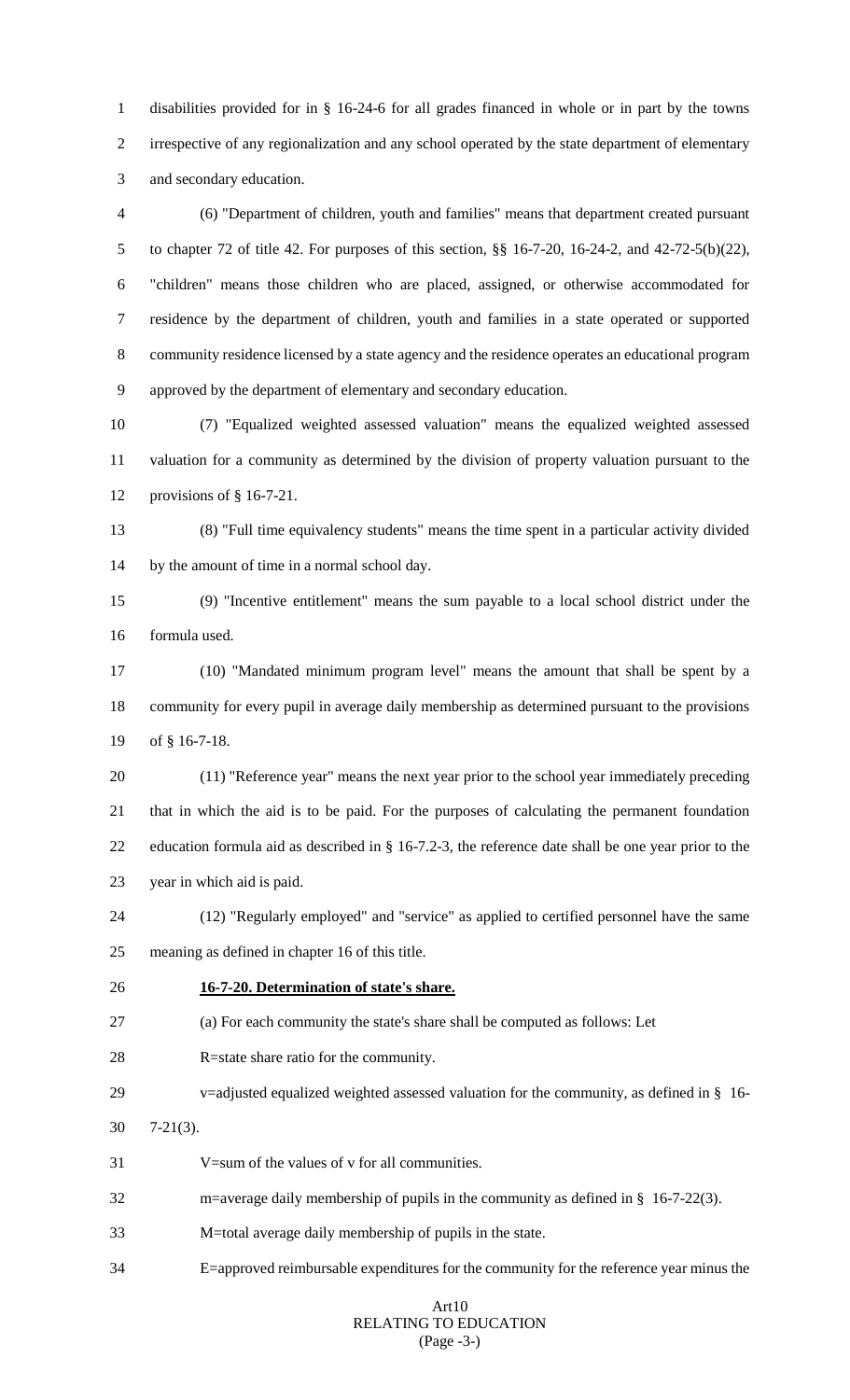excess costs of special education, tuitions, federal and state receipts, and other income.

Then the state share entitlement for the community shall be RE where

3 R = 1 – 0.5vM/(Vm) through June 30, 2011, and R = 1 – 0.475 vM/(Vm) beginning on July 1, 2011 and thereafter. Except that in no case shall R be less than zero percent (0%).

 (b) Whenever any funds are appropriated for educational purposes, the funds shall be used for educational purposes only and all state funds appropriated for educational purposes must be used to supplement any and all money allocated by a city or town for educational purposes and in no event shall state funds be used to supplant, directly or indirectly, any money allocated by a city or town for educational purposes. The courts of this state shall enforce this section by writ of mandamus.

 (c) Notwithstanding the calculations in subsection (a), the hospital school at the Hasbro Children's Hospital shall be reimbursed one hundred percent (100%) of all expenditures approved by the council on elementary and secondary education in accordance with currently existing rules and regulations for administering state aid, and subject to annual appropriations by the general assembly including, but not limited to, expenditures for educational personnel, supplies, and materials in the prior fiscal year.

 (d) In the event the computation of the state's share for any local education agency as outlined in subsection (a) is determined to have been calculated incorrectly after the state budget for that fiscal year has been enacted, the commissioner of elementary and secondary education shall notify affected local education agencies, the senate president, and the speaker of the house within 21 fifteen (15) days of the determination.

 (e) Realignment of aid payments to the affected local education agencies pursuant to subsection (d) shall occur in the following fiscal year:

 (1) If the determination shows aid is underpaid to the local education agency, any amounts owed shall be paid in equal monthly installments.

 (2) If the determination shows aid was overpaid, the department of elementary and secondary education shall recapture some amount of the aid from the overpaid local education agency. The amount to be withheld shall be equal to the amount of the overpayment prorated to the number of full months remaining in the fiscal year when the notification required in subsection (d) was made.

 (f) The above notwithstanding, in no event shall the total paid to a local education agency in the 2023 fiscal year pursuant to subsection (a), above, be reduced as a result of the implementation of subsection (e), above; provided, however, that for the 2022 fiscal year, the full amount of any payment due to an underpayment and realignment under subsection (e)(1), above,

## ArtRELATING TO EDUCATION (Page -4-)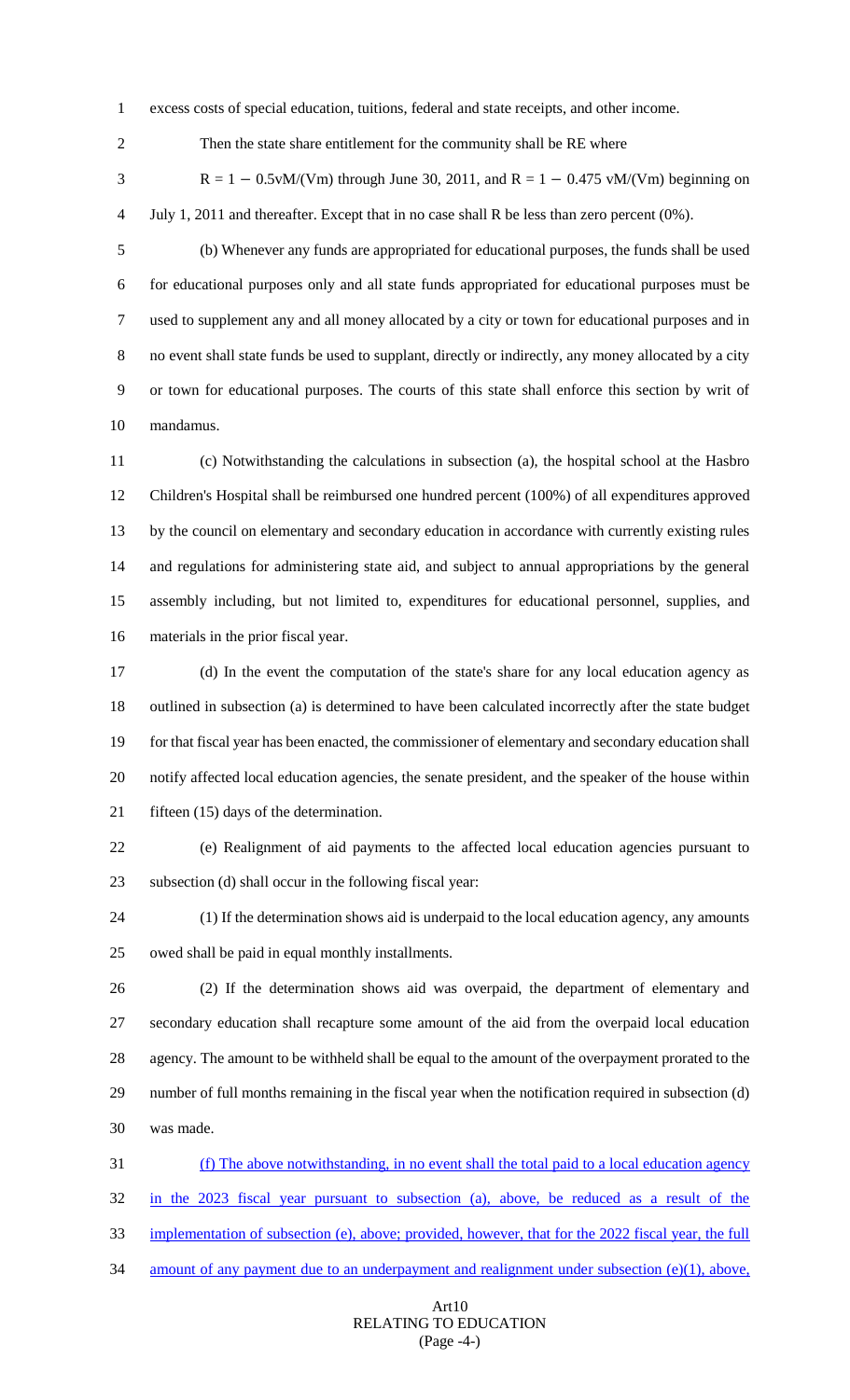1 shall be made for fiscal year 2022.

 (g) Data used for the calculation of the FY 2022 state share ratio shall also be used for the calculation of the FY 2023 state share ratio.

**16-7-40. Increased school housing ratio.**

 (a)(1) In the case of regional school districts, the school housing aid ratio shall be increased by two percent (2%) for each grade so consolidated.

 (2) Regional school districts undertaking renovation project(s) shall receive an increased share ratio of four percent (4%) for those specific project(s) only, in addition to the combined share ratio calculated in § 16-7-39 and this subsection.

 (b) In the case of projects undertaken by districts specifically for the purposes of school safety and security, the school housing aid share ratio shall be increased by five percent (5%) for these specific projects only, in the calculation of school housing aid. The increased share ratio shall continue to be applied for as long as the project(s) receives state housing aid. In order to qualify for the increased share ratio, seventy-five percent (75%) of the project costs must be specifically directed to school safety and security measures. The council on elementary and secondary education shall promulgate rules and regulations for the administration and operation of this section.

 (c) For purposes of addressing health and safety deficiencies as defined by the school building authority, including the remediation of hazardous materials, the school housing aid ratio shall be increased by five percent (5%) so long as the construction of the project commences by 21 December 30, 2022 2023, is completed by December 30, 2027 2028, and a two hundred fifty million dollar (\$250,000,000) general obligation bond is approved on the November 2018 ballot. In order to qualify for the increased share ratio, twenty-five percent (25%) of the project costs or a minimum of five hundred thousand dollars (\$500,000) must be specifically directed to this purpose. (d) For purposes of educational enhancement, including projects devoted to the enhancement of early childhood education and career and technical education, the school housing aid ratio shall be increased by five percent (5%) so long as construction of the project commences 28 by December 30, 2022 2023, is completed by December 30, 2027 2028, and a two hundred fifty million dollar (\$250,000,000) general obligation bond is approved on the November 2018 ballot. In order to qualify for the increased share ratio, twenty-five percent (25%) of the project costs or a minimum of five hundred thousand dollars (\$500,000) must be specifically directed to these purposes.

 (e) For replacement of a facility that has a facilities condition index of sixty-five percent (65%) or higher, the school housing ratio shall be increased by five percent (5%) so long as

## ArtRELATING TO EDUCATION (Page -5-)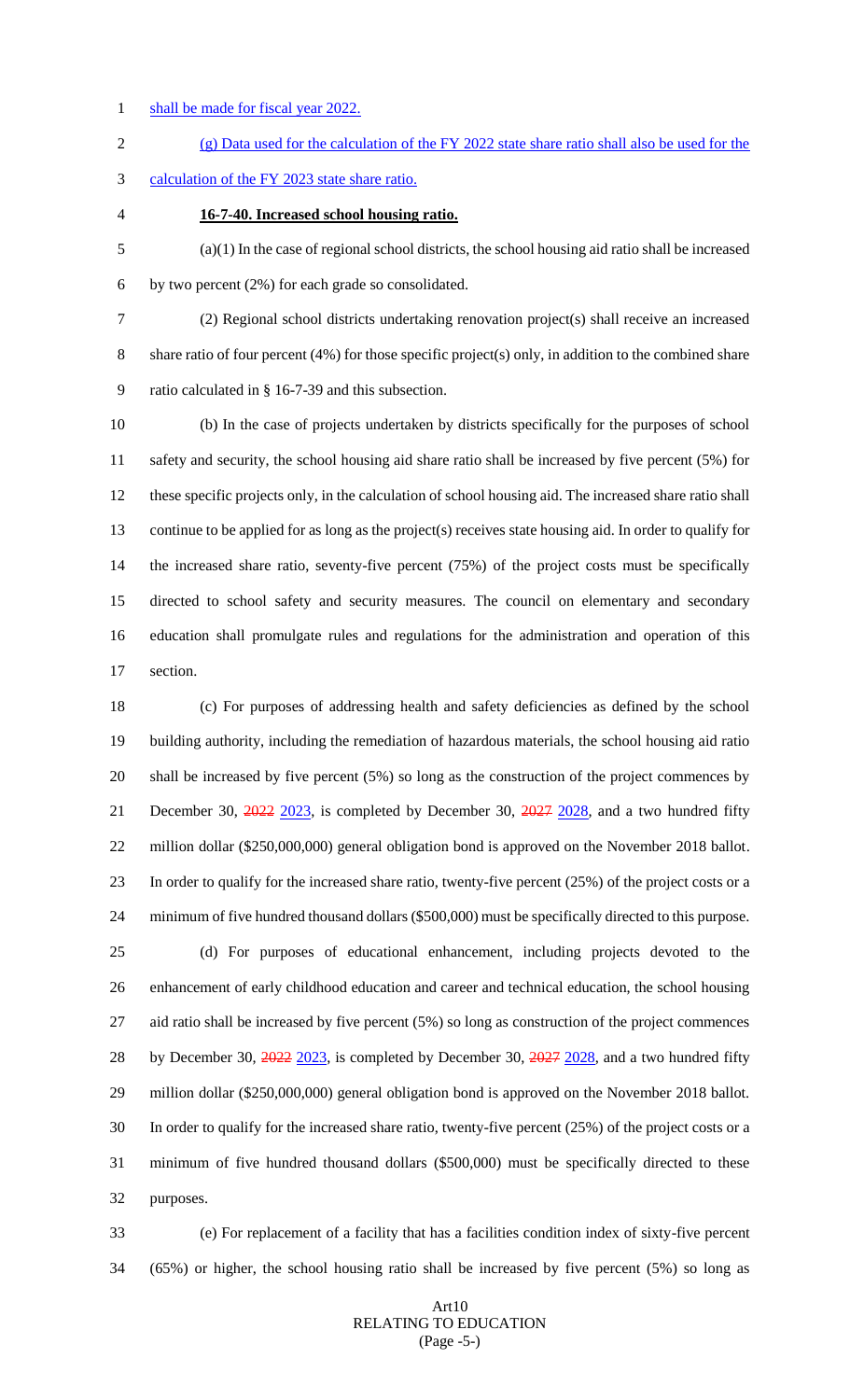construction of the project commences by December 30, 2023, is completed by December 30, 2028, does not receive a bonus pursuant to subsection (f) or subsection (g), and a two hundred fifty million dollar (\$250,000,000) general obligation bond is approved on the November 2018 ballot. In order to qualify for the increased share ratio, twenty-five percent (25%) of the project costs or a minimum of five hundred thousand dollars (\$500,000) must be specifically directed to this purpose.

 (f) For any new construction or renovation that increases the functional utilization of any facility from less than sixty percent (60%) to more than eighty percent (80%), including the consolidation of school buildings within or across districts, the school housing aid ratio shall be increased by five percent (5%) so long as construction of the project commences by December 30, 2023, is completed by December 30, 2028, and a two hundred fifty million dollar (\$250,000,000) general obligation bond is approved on the November 2018 ballot. In order to qualify for the increased share ratio, twenty-five percent (25%) of the project costs or a minimum of five hundred thousand dollars (\$500,000) must be specifically directed to this purpose.

 (g) For any new construction or renovation that decreases the functional utilization of any facility from more than one hundred twenty percent (120%) to between eighty-five percent (85%) to one hundred five percent (105%), the school housing ratio shall be increased by five percent (5%) so long as construction of the project commences by December 30, 2023, is completed by December 30, 2028, and a two hundred fifty million dollar (\$250,000,000) general obligation bond is approved on the November 2018 ballot. In order to qualify for the increased share ratio, twenty- five percent (25%) of the project costs or a minimum of five hundred thousand dollars (\$500,000) must be specifically directed to this purpose.

 (h) For consolidation of two (2) or more school buildings, within or across districts into one school building, the school housing aid ratio shall be increased by five percent (5%) so long as construction of the project commences by December 30, 2023, is completed by December 30, 2028, a two hundred fifty million dollar (\$250,000,000) general obligation bond is approved on the November 2018 ballot, and does not receive a bonus pursuant to subsection (f) or subsection (g). In order to qualify for the increased share ratio, twenty-five percent (25%) of the project costs or a minimum of five hundred thousand dollars (\$500,000) must be specifically directed to this purpose. (i) Any regionalized and/or non-regionalized school district receiving an increased share ratio for a project approved prior to July 1, 2018, shall continue to receive the increased share ratio

for as long as the project receives state housing aid.

 SECTION 2. Section 16-7.2-3 of the General Laws in Chapter 16-7.2 entitled "The Education Equity and Property Tax Relief Act" is hereby amended to read as follows:

## **16-7.2-3. Permanent foundation education aid established.**

## ArtRELATING TO EDUCATION (Page -6-)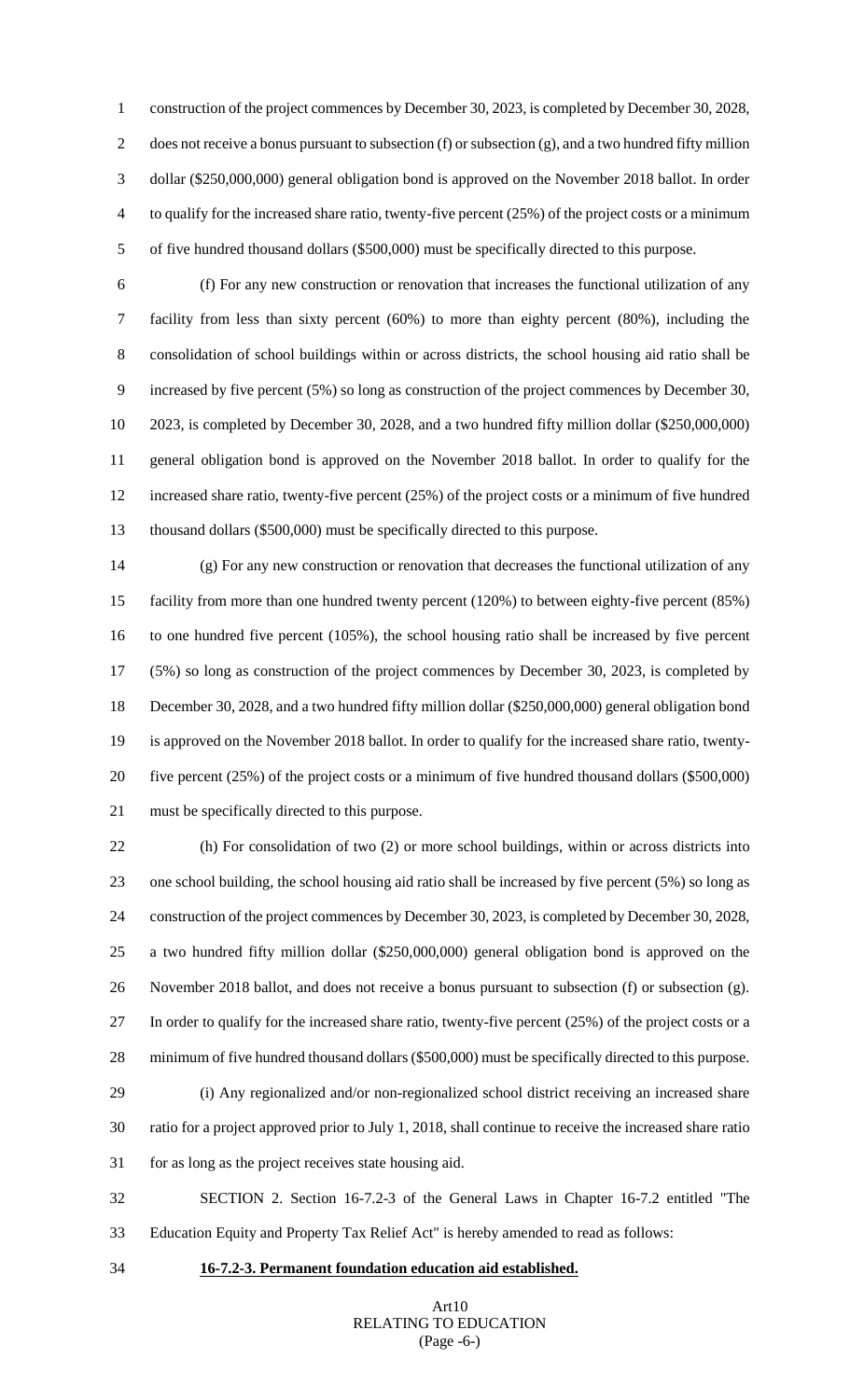(a) Beginning in the 2012 fiscal year, the following foundation education-aid formula shall take effect. The foundation education aid for each district shall be the sum of the core instruction amount in subdivision (a)(1) and the amount to support high-need students in subdivision (a)(2), which shall be multiplied by the district state-share ratio calculated pursuant to § 16-7.2-4 to determine the foundation aid.

 (1) The core-instruction amount shall be an amount equal to a statewide, per-pupil core- instruction amount as established by the department of elementary and secondary education, derived from the average of northeast regional expenditure data for the states of Rhode Island, Massachusetts, Connecticut, and New Hampshire from the National Center for Education Statistics (NCES) that will adequately fund the student instructional needs as described in the basic education program and multiplied by the district average daily membership as defined in § 16-7-22. Expenditure data in the following categories: instruction and support services for students, instruction, general administration, school administration, and other support services from the National Public Education Financial Survey, as published by NCES, and enrollment data from the Common Core of Data, also published by NCES, will be used when determining the core- instruction amount. The core-instruction amount will be updated annually. For the purpose of calculating this formula, school districts' resident average daily membership shall exclude charter school and state-operated school students.

 (2) The amount to support high-need students beyond the core-instruction amount shall be determined by multiplying a student success factor of forty percent (40%) by the core instruction per-pupil amount described in subdivision (a)(1) and applying that amount for each resident child whose family income is at or below one hundred eighty-five percent (185%) of federal poverty guidelines, hereinafter referred to as "poverty status." By October 1, 2022, as part of its budget 24 submission pursuant to § 35-3-4 relative to state fiscal year 2024 and thereafter, the department of elementary and secondary education shall develop and utilize a poverty measure that in the 26 department's assessment most accurately serves as a proxy for the poverty status referenced in this subsection and does not rely on the administration of school nutrition programs. The department 28 shall utilize this measure in calculations pursuant to this subsection related to the application of the 29 student success factor, in calculations pursuant to § 16-7.2-4 related to the calculation of the state share ratio, and in the formulation of estimates pursuant to subsection (b) below. The department may also include any recommendations which seek to mitigate any disruptions associated with the 32 implementation of this new poverty measure or improve the accuracy of its calculation.

 (b) The department of elementary and secondary education shall provide an estimate of the foundation education aid cost as part of its budget submission pursuant to § 35-3-4. The estimate

## ArtRELATING TO EDUCATION (Page -7-)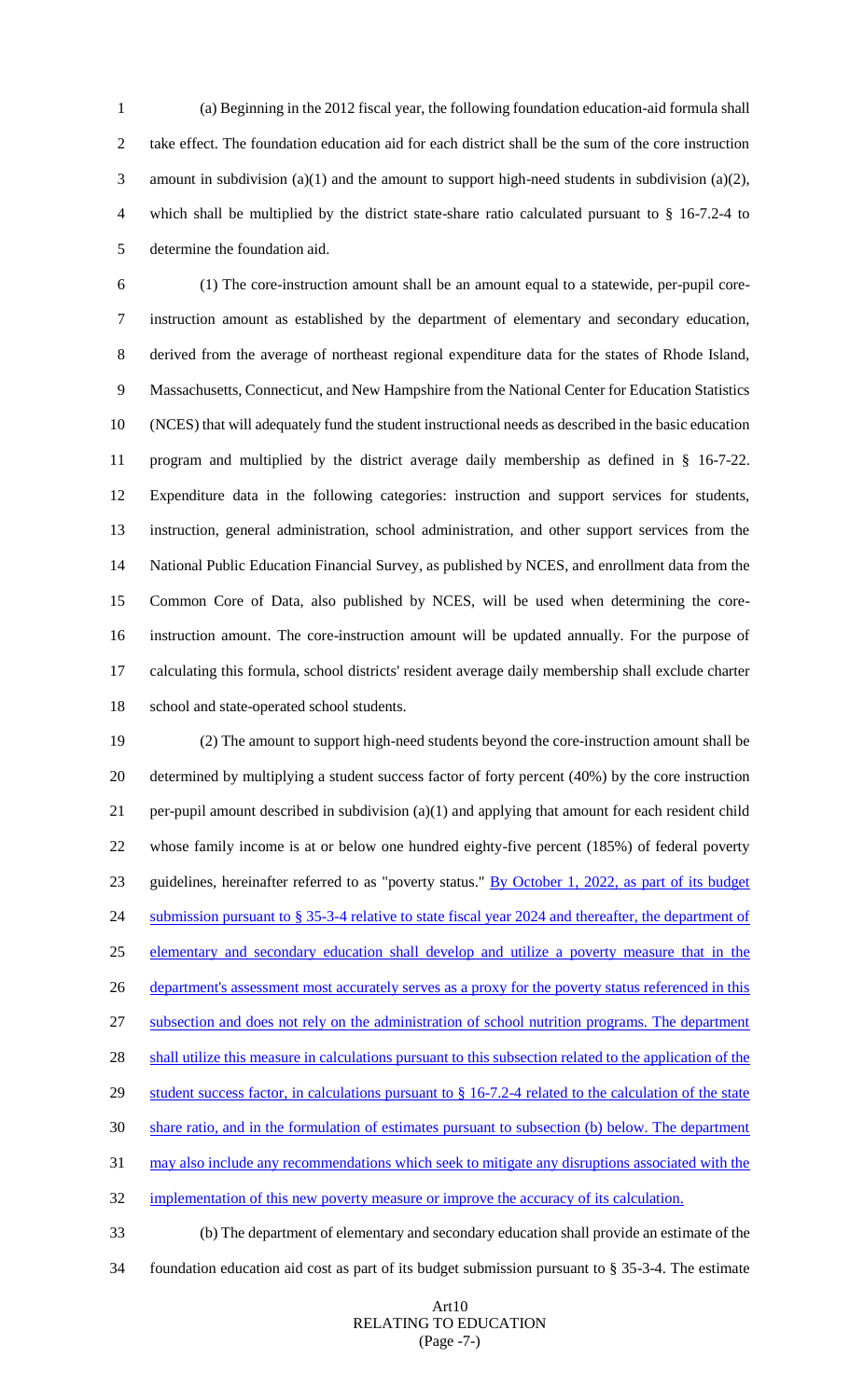shall include the most recent data available as well as an adjustment for average daily membership

growth or decline based on the prior year experience.

- (c) In addition, the department shall report updated figures based on the average daily membership as of October 1 by December 1.
- (d) Local education agencies may set aside a portion of funds received under subsection (a) to expand learning opportunities such as after school and summer programs, full-day kindergarten and/or multiple pathway programs, provided that the basic education program and all other approved programs required in law are funded.
- (e) The department of elementary and secondary education shall promulgate such regulations as are necessary to implement fully the purposes of this chapter.
- SECTION 3. Section 16-87-4 of the General Laws in Chapter 16-87 entitled "Rhode Island Prekindergarten Education Act" is hereby amended to read as follows:
- 

#### **16-87-4. Early childhood workforce development.**

 (a) The Rhode Island department of elementary and secondary education shall work with other state departments and private philanthropy to establish a statewide, comprehensive, research- based early childhood workforce development scholarship program to expand the numbers of early childhood educators who have an associate's or bachelor's degree in early childhood education and who work with children from birth to age five (5).

- (b)(1) In furtherance of the goals set forth in this chapter, no later than January 1, 2023, the governor's workforce board shall convene a working group comprised of representatives from the 21 department of elementary and secondary education, department of human services, office of the 22 postsecondary commissioner, the RI early learning council, organized labor and early childhood education industry employers, whose purpose shall be to identify barriers to entry into the early 24 childhood education workforce, and to design accessible and accelerated pathways into the workforce, including, but not limited to, registered apprenticeships and postsecondary credit for prior work experience.
- (2) No later than April 1, 2023, the working group shall provide the general assembly with 28 recommendations for addressing the barriers to workforce entry and implementing the solutions
- 29 identified by the working group; the recommendations shall outline any administrative and
- legislative action that would be required by participating agencies to implement the
- recommendations.
- SECTION 4. Chapter 16-87 of the General Laws entitled "Rhode Island Prekindergarten Education Act" is hereby amended by adding thereto the following sections:
- **16-87-6. Planning for prekindergarten expansion.**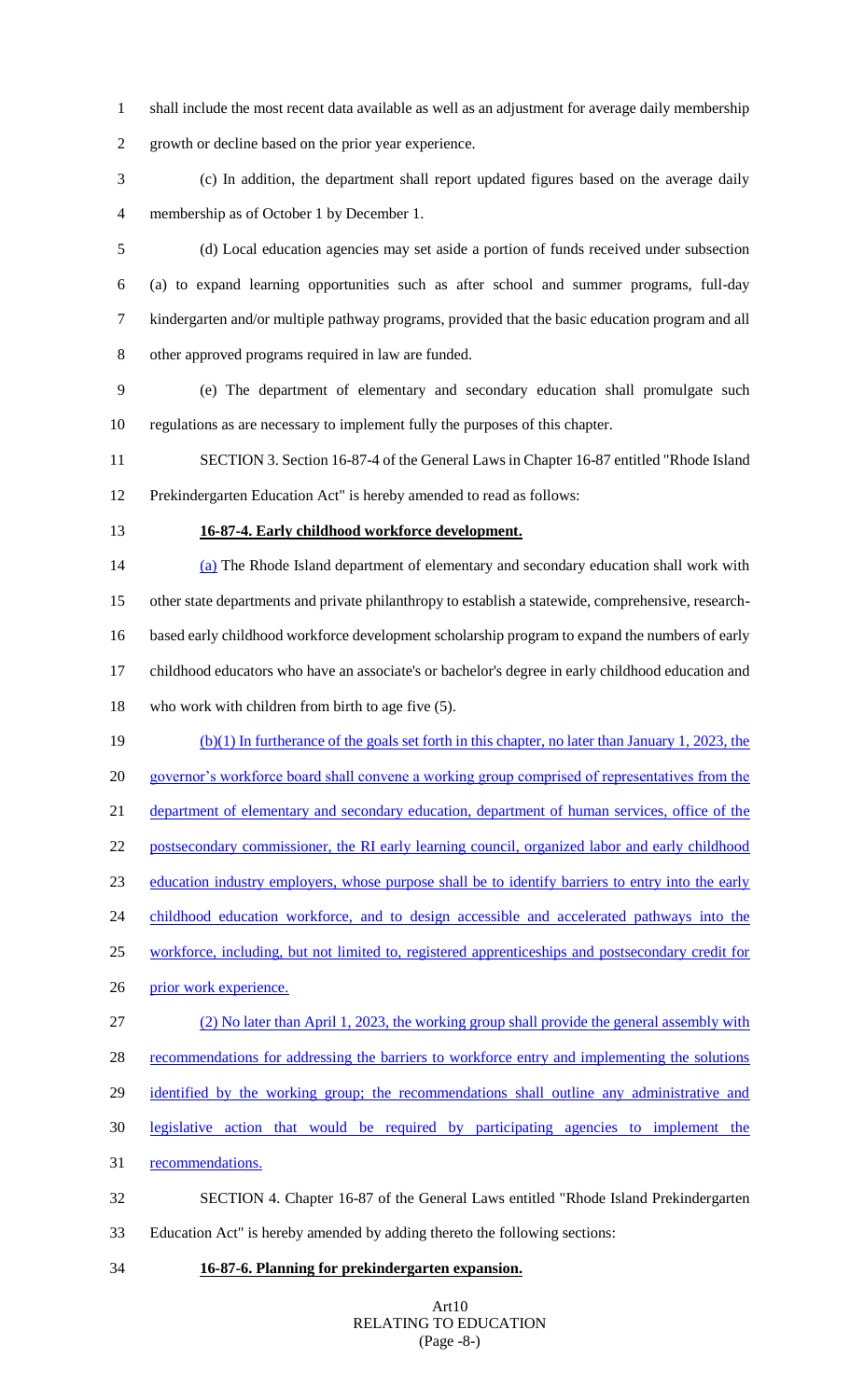| $\mathbf{1}$   | <u>On or before December 31, 2022, the department of elementary and secondary education,</u>              |
|----------------|-----------------------------------------------------------------------------------------------------------|
| $\overline{2}$ | in collaboration with the department of human services and the children's cabinet, as established         |
| 3              | in § 45-72.5, shall submit to the governor, speaker of the house, president of the senate, and chairs     |
| 4              | of house and senate finance and education committees, an annual growth plan to expand the state           |
| 5              | prekindergarten program to five thousand (5,000) seats, for three- and four-year-old children, over       |
| 6              | five (5) years, beginning in FY 2024, as well as recommendations for achieving universal                  |
| 7              | prekindergarten in the state. The growth plan shall detail annual targets and projected funding           |
| 8              | needs, as well as how the state will:                                                                     |
| 9              | (a) Equitably distribute prekindergarten funding to eligible providers;                                   |
| 10             | (b) Ensure that access to infant and toddler care is not at risk as the state prekinder garten            |
| 11             | program is expanded;                                                                                      |
| 12             | (c) Prepare, recruit and retain a highly-qualified early childhood workforce, including                   |
| 13             | adequate wages for early childhood educators, regardless of setting;                                      |
| 14             | (d) Build capacity among new and existing providers to ensure quality standards are met                   |
| 15             | in all settings; and,                                                                                     |
| 16             | (e) Ensure providers in the mixed-delivery system have sufficient facilities to expand                    |
| 17             | access to high-quality prekindergarten services.                                                          |
|                |                                                                                                           |
| 18             | 16-87-7. Pre-kindergarten facilities.                                                                     |
| 19             | (a) No later than December 31, 2022, the department of human services shall provide the                   |
| 20             | speaker of the house and president of the senate with a report on the status of disbursement and          |
| 21             | impact of capital funds made available by the early learning facilities general obligation bond           |
| 22             | approved on March 2, 2021.                                                                                |
| 23             | (b) The departments of elementary and secondary education and human services may also                     |
| 24             | provide recommendations for programs and initiatives to ensure that early childhood education             |
| 25             | providers utilize facilities that meet licensing and facilities standards, in order to increase access to |
| 26             | high-quality prekindergarten learning environments. Programs and initiatives may include, but             |
| 27             | shall not be limited to:                                                                                  |
| 28             | (1) Grant programs for facility planning and/or emergency facility maintenance;                           |
| 29             | (2) Establishing strategic partnerships between local education agencies and community-                   |
| 30             | based early learning providers to make use of available space in existing facilities; and/or              |
| 31             | (3) Technical assistance for providers to access capital, navigate licensing standards for                |
| 32             | facilities, and/or begin the facility improvement and development processes.                              |
| 33             | SECTION 5. Title 16 of the General Laws entitled "EDUCATION" is hereby amended by                         |

### Art10 RELATING TO EDUCATION (Page -9-)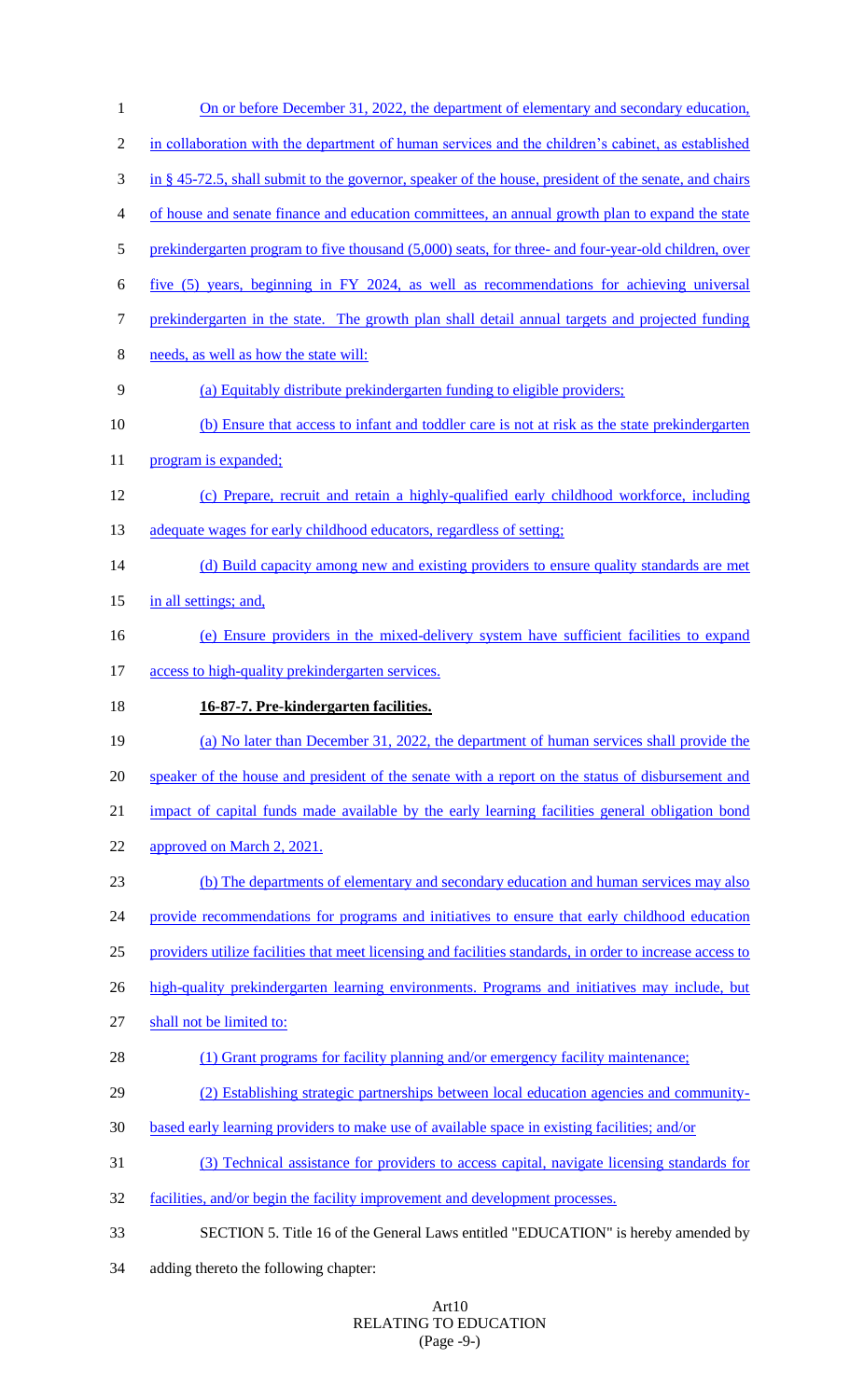| $\mathbf{1}$ | <b>CHAPTER 87.1</b>                                                                                 |
|--------------|-----------------------------------------------------------------------------------------------------|
| 2            | EARLY CHILDHOOD GOVERNANCE WORKING GROUP                                                            |
| 3            | 16-87.1-1. Early childhood governance working group.                                                |
| 4            | (a) There shall be created an early childhood governance working group ("the working"               |
| 5            | group") consisting of:                                                                              |
| 6            | (1) The director of the department of human services, or designee;                                  |
| 7            | (2) The commissioner of the department of education, or designee;                                   |
| 8            | (3) The commissioner of postsecondary education, or designee;                                       |
| 9            | (4) The director of the department of health, or designee;                                          |
| 10           | (5) The director of the department of administration, or designee;                                  |
| 11           | (6) Chair of the children's cabinet, who shall be responsible for convening the working             |
| 12           | group; and                                                                                          |
| 13           | (7) The executive director of RI Kids Count, or designee.                                           |
| 14           | (b) The working group shall convene any necessary subgroups of working group members                |
| 15           | and other stakeholders to inform and complete the early childhood governance recommendations        |
| 16           | required under this section.                                                                        |
| 17           | (c) On or before October 1, 2023, the working group shall submit a report to the governor,          |
| 18           | speaker of the house, president of the senate, and chairs of house and senate finance and education |
| 19           | committees, that shall include recommendations regarding the governance of early childhood          |
| 20           | programs in the state. The recommendations shall address, but need not be limited to:               |
| 21           | (1) The coordination and administration of early childhood programs and services;                   |
| 22           | (2) The governance and organizational structure of early childhood programs and services,           |
| 23           | including whether, and under what circumstances, the state should consider unifying early           |
| 24           | childhood programs under one state agency;                                                          |
| 25           | (3) The fiscal structure of proposed recommendations; and                                           |
| 26           | (4) The implementation of early childhood data systems, for strategic planning, program             |
| 27           | implementation and program evaluation.                                                              |
| 28           | (d) Staff of the children's cabinet shall provide assistance in completing the duties of the        |
| 29           | working group identified in this section.                                                           |
| 30           | (e) The RI early learning council shall serve as an advisory body to the working group.             |
| 31           | SECTION 6. Section 16-107-5 of the General Laws in Chapter 16-107 entitled "Rhode                   |
| 32           | Island Promise Scholarship" is hereby amended to read as follows:                                   |
| 33           | 16-107-5. Administration of scholarship program.                                                    |
| 34           | (a) The financial aid office, in conjunction with the office of enrollment management or            |

## Art10 RELATING TO EDUCATION (Page -10-)